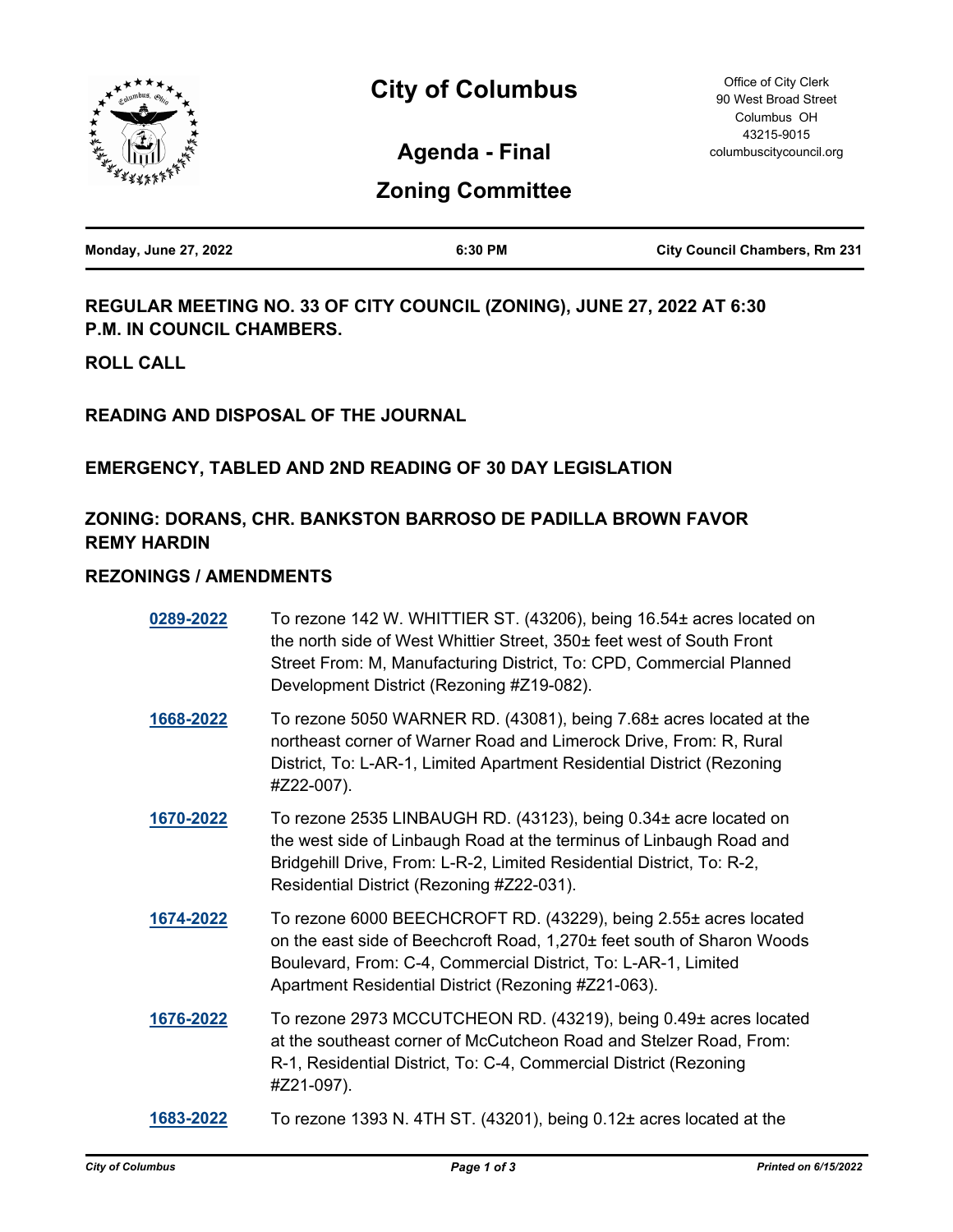southwest corner of North 4th Street and East 8th Avenue,, From: R-4, Residential District, To: CPD, Commercial Planned Development District (Rezoning #Z21-105).

**[1713-2022](http://columbus.legistar.com/gateway.aspx?m=l&id=/matter.aspx?key=123234)** To rezone 3336 E. 5TH AVE. (43219), being 3.45± acres located at the northwest corner of East Fifth Avenue and Stelzer Road, From: R-4, Residential District, To: M, Manufacturing District (Rezoning #Z22-009).

#### **VARIANCES**

- **[0290-2022](http://columbus.legistar.com/gateway.aspx?m=l&id=/matter.aspx?key=121801)** To grant a Variance from the provisions of Sections 3356.03, C-4 permitted uses, 3361.02, Permitted uses, and 3312.49(C), Minimum numbers of parking spaces required, of the Columbus City Codes; for the property located at 142 W. WHITTIER ST. (43206), to permit ground floor residential uses and reduced parking in the CPD, Commercial Planned Development District (Council Variance #CV19-111).
- **[1669-2022](http://columbus.legistar.com/gateway.aspx?m=l&id=/matter.aspx?key=123189)** To grant a Variance from the provisions of Section 3333.255, Perimeter yard, of the Columbus City Codes; for the property located at 5050 WARNER RD. (43081), to permit a reduced perimeter yard for an apartment complex in the L-AR-1, Limited Apartment Residential District (Council Variance #CV22-005).
- **[1677-2022](http://columbus.legistar.com/gateway.aspx?m=l&id=/matter.aspx?key=123197)** To grant a Variance from the provisions of Section 3356.03, C-4, permitted uses, of the Columbus City Codes; for the property located at 2456 W. BROAD ST. (43204), to permit a single-unit dwelling in the C-4, Commercial District (Council Variance #CV21-117).
- **[1705-2022](http://columbus.legistar.com/gateway.aspx?m=l&id=/matter.aspx?key=123226)** To grant a Variance from the provisions of Sections 3332.38(H), Private garage; and 3332.38(G), Private garage, of the Columbus City Codes; for the property located at 253 LANSING ST. (43206), to permit habitable space above a detached garage with increased height in the R-2F, Residential District (Council Variance #CV22-020).
- **[1715-2022](http://columbus.legistar.com/gateway.aspx?m=l&id=/matter.aspx?key=123236)** To grant a Variance from the provisions of Sections 3332.039 R-4 residential district; 3312.49(B) Minimum number of parking spaces required; 3332.25(B), Maximum side yards required; 3332.26 Minimum side yard permitted; and 3332.27 Rear yard, of the Columbus City Codes; for the property located at 400 RYAN AVE. (43223), to permit a shared living facility in the R-4, Residential District, and to repeal Ordinance #1319-2021, passed June 7, 2021 (Council Variance #CV22-025).
- **[1734-2022](http://columbus.legistar.com/gateway.aspx?m=l&id=/matter.aspx?key=123255)** To grant a Variance from the provisions of Sections 3363.01, M-manufacturing districts; 3309.14(A), Height districts; 3312.49, Minimum number of parking spaces required; 3363.24(D)(2), Building lines; and 3363.27(b)(1), Height and area regulations, of the Columbus City Codes; for the property located at 1826 E. LIVINGSTON AVE. (43205), to permit a mixed-use development with reduced development